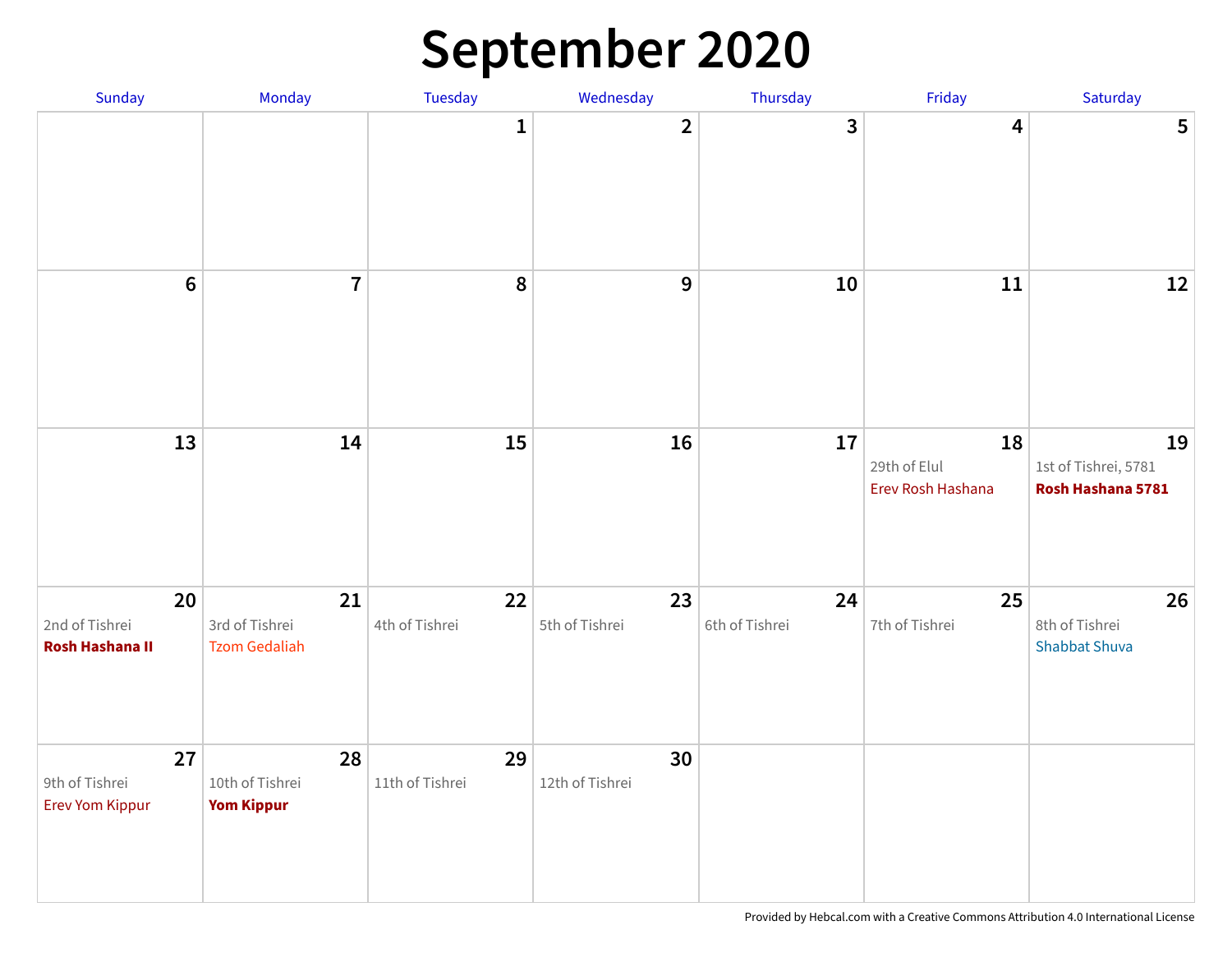### **October 2020**

| <b>Sunday</b>                                           | Monday                                               | <b>Tuesday</b>                                         | Wednesday                                            | Thursday                                 | Friday                                                  | Saturday                                       |
|---------------------------------------------------------|------------------------------------------------------|--------------------------------------------------------|------------------------------------------------------|------------------------------------------|---------------------------------------------------------|------------------------------------------------|
|                                                         |                                                      |                                                        |                                                      | 1<br>13th of Tishrei                     | $\overline{2}$<br>14th of Tishrei<br><b>Erev Sukkot</b> | 3<br>15th of Tishrei<br><b>Sukkot I</b>        |
| 4<br>16th of Tishrei<br><b>Sukkot II</b>                | 5<br>17th of Tishrei<br>Sukkot III (CH"M)            | $6\phantom{1}6$<br>18th of Tishrei<br>Sukkot IV (CH"M) | $\overline{7}$<br>19th of Tishrei<br>Sukkot V (CH"M) | 8<br>20th of Tishrei<br>Sukkot VI (CH"M) | 9<br>21st of Tishrei<br>Sukkot VII (Hoshana Raba)       | 10<br>22nd of Tishrei<br><b>Shmini Atzeret</b> |
| 11<br>23rd of Tishrei<br><b>Simchat Torah</b>           | 12<br>24th of Tishrei                                | 13<br>25th of Tishrei                                  | 14<br>26th of Tishrei                                | 15<br>27th of Tishrei                    | 16<br>28th of Tishrei                                   | 17<br>29th of Tishrei                          |
| 18<br>30th of Tishrei<br>Rosh Chodesh Cheshvan          | 19<br>1st of Cheshvan, 5781<br>Rosh Chodesh Cheshvan | 20<br>2nd of Cheshvan                                  | 21<br>3rd of Cheshvan                                | 22<br>4th of Cheshvan                    | 23<br>5th of Cheshvan                                   | 24<br>6th of Cheshvan                          |
| 25<br>7th of Cheshvan<br>Yom HaAliyah School Observance | 26<br>8th of Cheshvan                                | 27<br>9th of Cheshvan                                  | 28<br>10th of Cheshvan                               | 29<br>11th of Cheshvan                   | 30<br>12th of Cheshvan                                  | 31<br>13th of Cheshvan                         |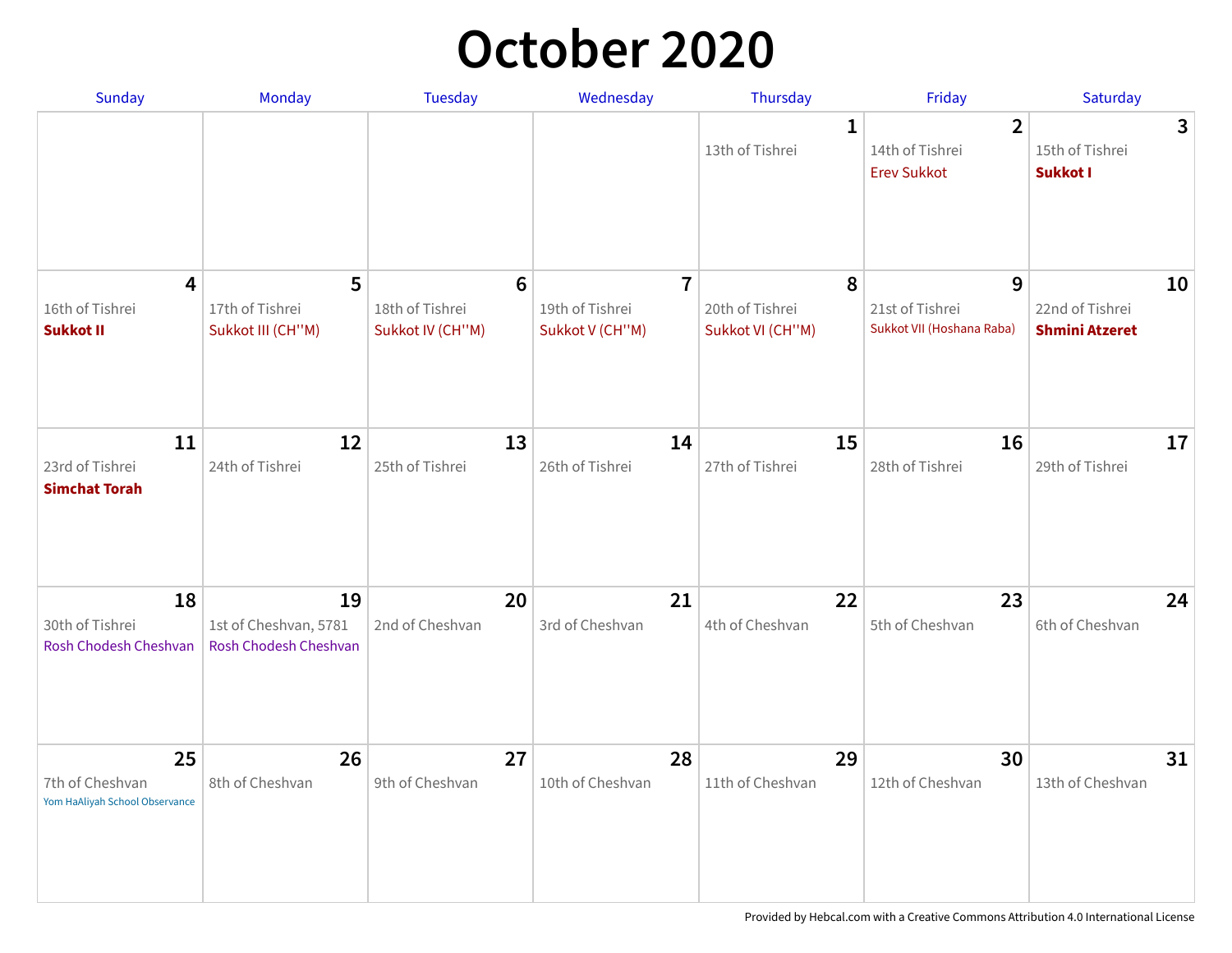### **November 2020**

| Sunday                 | <b>Monday</b>                  | <b>Tuesday</b>                                   | Wednesday              | Thursday               | Friday                             | Saturday                         |
|------------------------|--------------------------------|--------------------------------------------------|------------------------|------------------------|------------------------------------|----------------------------------|
| 14th of Cheshvan       | 1<br>15th of Cheshvan          | $\overline{2}$<br>3<br>16th of Cheshvan          | 4<br>17th of Cheshvan  | 5<br>18th of Cheshvan  | $6\phantom{1}$<br>19th of Cheshvan | $\mathbf{7}$<br>20th of Cheshvan |
| 21st of Cheshvan       | 8<br>22nd of Cheshvan          | 9<br>10<br>23rd of Cheshvan                      | 11<br>24th of Cheshvan | 12<br>25th of Cheshvan | 13<br>26th of Cheshvan             | 14<br>27th of Cheshvan           |
| 15<br>28th of Cheshvan | 16<br>29th of Cheshvan<br>Sigd | 17<br>1st of Kislev, 5781<br>Rosh Chodesh Kislev | 18<br>2nd of Kislev    | 19<br>3rd of Kislev    | 20<br>4th of Kislev                | 21<br>5th of Kislev              |
| 22<br>6th of Kislev    | 23<br>7th of Kislev            | 24<br>8th of Kislev                              | 25<br>9th of Kislev    | 26<br>10th of Kislev   | 27<br>11th of Kislev               | 28<br>12th of Kislev             |
| 29<br>13th of Kislev   | 30<br>14th of Kislev           |                                                  |                        |                        |                                    |                                  |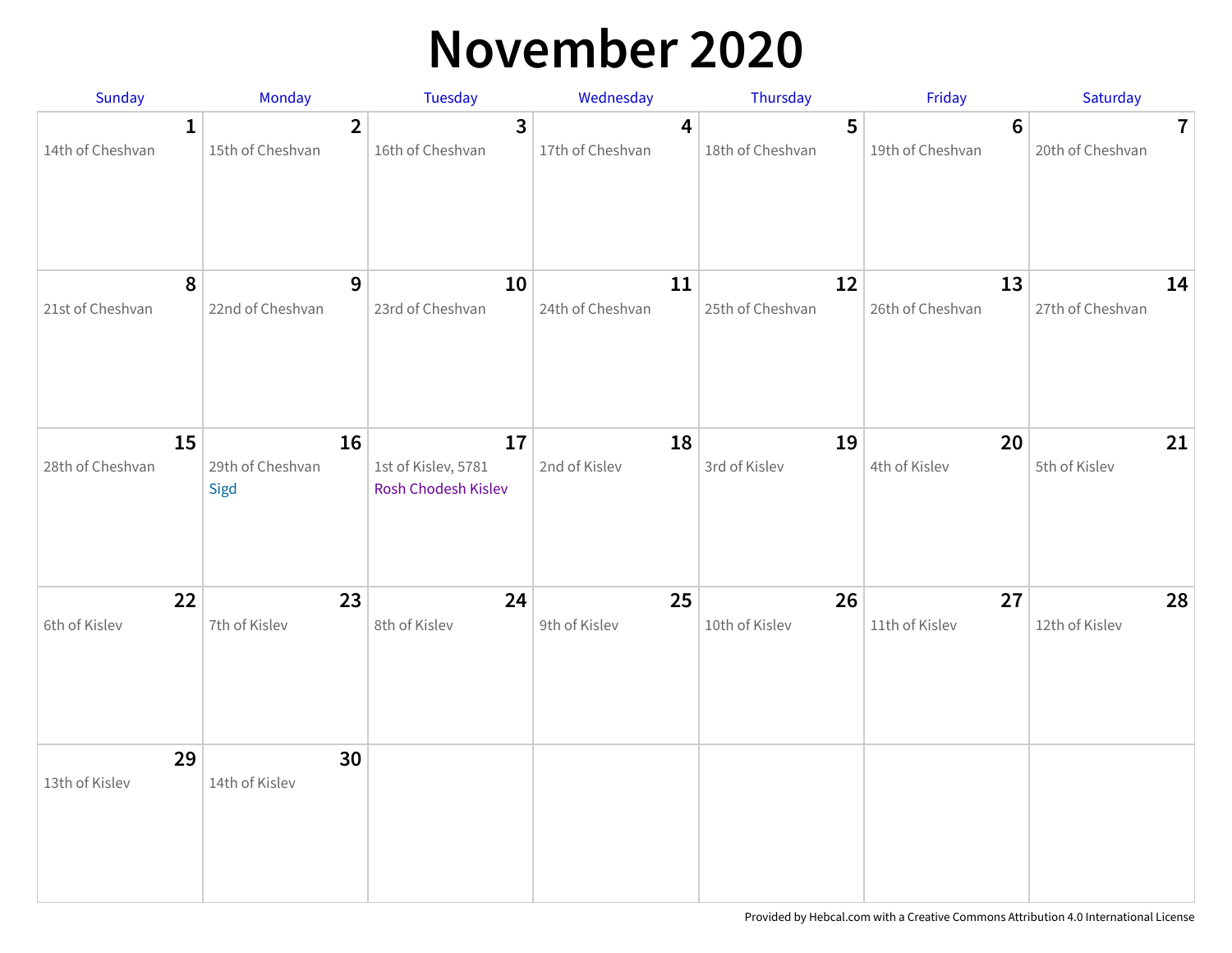### **December 2020**

| Sunday                                | Monday                                | <b>Tuesday</b>                        | Wednesday                                                              | Thursday                                   | Friday                                      | Saturday                                    |
|---------------------------------------|---------------------------------------|---------------------------------------|------------------------------------------------------------------------|--------------------------------------------|---------------------------------------------|---------------------------------------------|
|                                       |                                       | $\mathbf{1}$<br>15th of Kislev        | $\overline{2}$<br>16th of Kislev                                       | 3<br>17th of Kislev                        | 4<br>18th of Kislev                         | $5\phantom{1}$<br>19th of Kislev            |
|                                       |                                       |                                       |                                                                        |                                            |                                             |                                             |
| $6\phantom{1}6$<br>20th of Kislev     | $\overline{1}$<br>21st of Kislev      | 8<br>22nd of Kislev                   | 9<br>23rd of Kislev                                                    | 10<br>24th of Kislev<br>Chanukah: 1 Candle | 11<br>25th of Kislev<br>Chanukah: 2 Candles | 12<br>26th of Kislev<br>Chanukah: 3 Candles |
| 13                                    | 14                                    | 15                                    | 16                                                                     | 17                                         | 18                                          | 19                                          |
| 27th of Kislev<br>Chanukah: 4 Candles | 28th of Kislev<br>Chanukah: 5 Candles | 29th of Kislev<br>Chanukah: 6 Candles | 1st of Tevet, 5781<br>Chanukah: 7 Candles<br><b>Rosh Chodesh Tevet</b> | 2nd of Tevet<br>Chanukah: 8 Candles        | 3rd of Tevet<br>Chanukah: 8th Day           | 4th of Tevet                                |
| 20<br>5th of Tevet                    | 21<br>6th of Tevet                    | 22<br>7th of Tevet                    | 23<br>8th of Tevet                                                     | 24<br>9th of Tevet                         | 25<br>10th of Tevet<br><b>Asara B'Tevet</b> | 26<br>11th of Tevet                         |
| 27<br>12th of Tevet                   | 28<br>13th of Tevet                   | 29<br>14th of Tevet                   | 30<br>15th of Tevet                                                    | 31<br>16th of Tevet                        |                                             |                                             |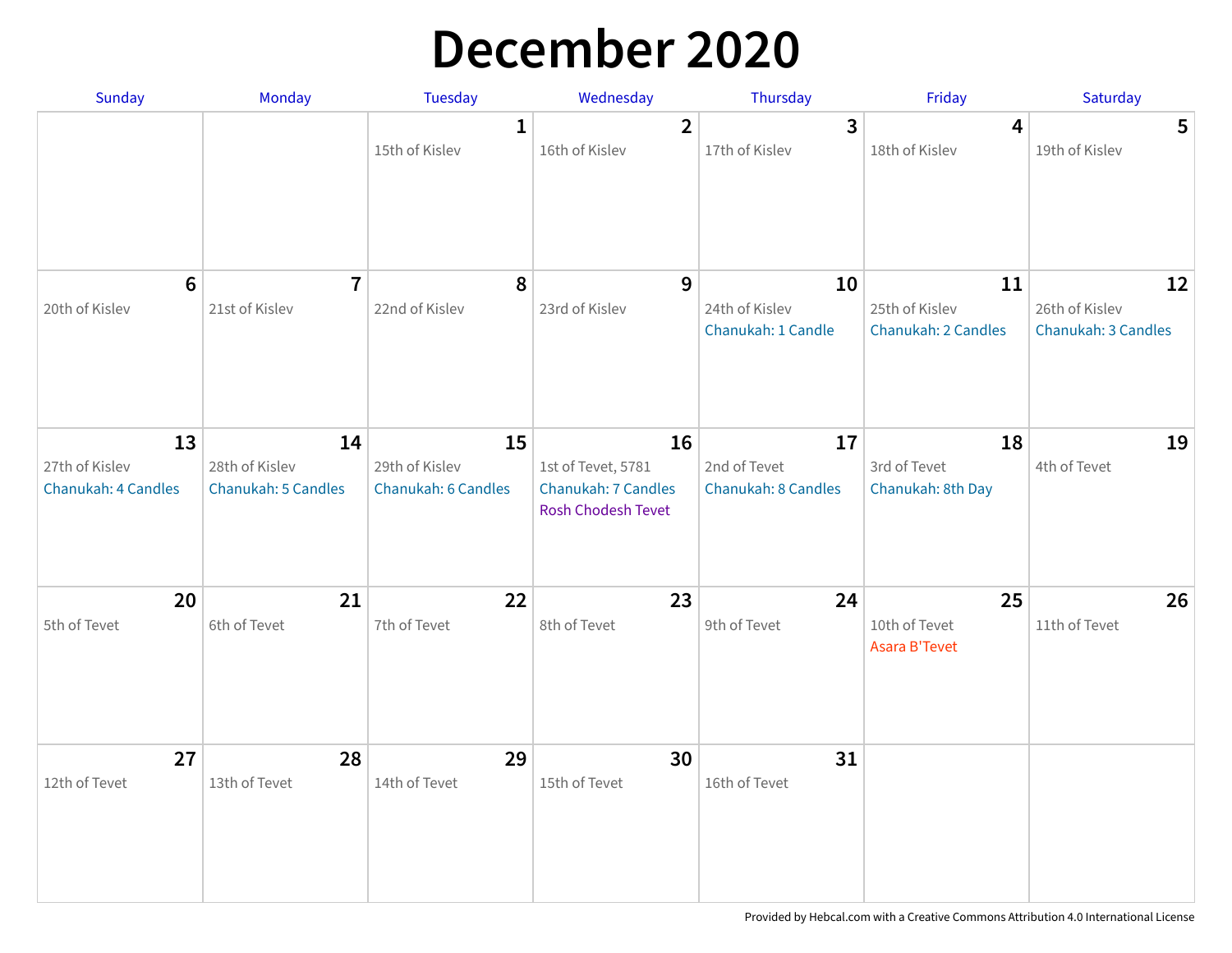### **January 2021**

| Sunday                          | Monday                                   | Tuesday              | Wednesday            | Thursday                                         | Friday                       | Saturday                                      |
|---------------------------------|------------------------------------------|----------------------|----------------------|--------------------------------------------------|------------------------------|-----------------------------------------------|
|                                 |                                          |                      |                      |                                                  | $\mathbf 1$<br>17th of Tevet | $\overline{2}$<br>18th of Tevet               |
| $\overline{3}$<br>19th of Tevet | $\overline{\mathbf{4}}$<br>20th of Tevet | 5<br>21st of Tevet   | 6<br>22nd of Tevet   | $\overline{7}$<br>23rd of Tevet                  | 8<br>24th of Tevet           | 9<br>25th of Tevet                            |
| 10<br>26th of Tevet             | 11<br>27th of Tevet                      | 12<br>28th of Tevet  | 13<br>29th of Tevet  | 14<br>1st of Sh'vat, 5781<br>Rosh Chodesh Sh'vat | 15<br>2nd of Sh'vat          | 16<br>3rd of Sh'vat                           |
| 17<br>4th of Sh'vat             | 18<br>5th of Sh'vat                      | 19<br>6th of Sh'vat  | 20<br>7th of Sh'vat  | 21<br>8th of Sh'vat                              | 22<br>9th of Sh'vat          | 23<br>10th of Sh'vat                          |
| 24<br>11th of Sh'vat            | 25<br>12th of Sh'vat                     | 26<br>13th of Sh'vat | 27<br>14th of Sh'vat | 28<br>15th of Sh'vat<br>Tu BiShvat               | 29<br>16th of Sh'vat         | 30<br>17th of Sh'vat<br><b>Shabbat Shirah</b> |
| 31<br>18th of Sh'vat            |                                          |                      |                      |                                                  |                              |                                               |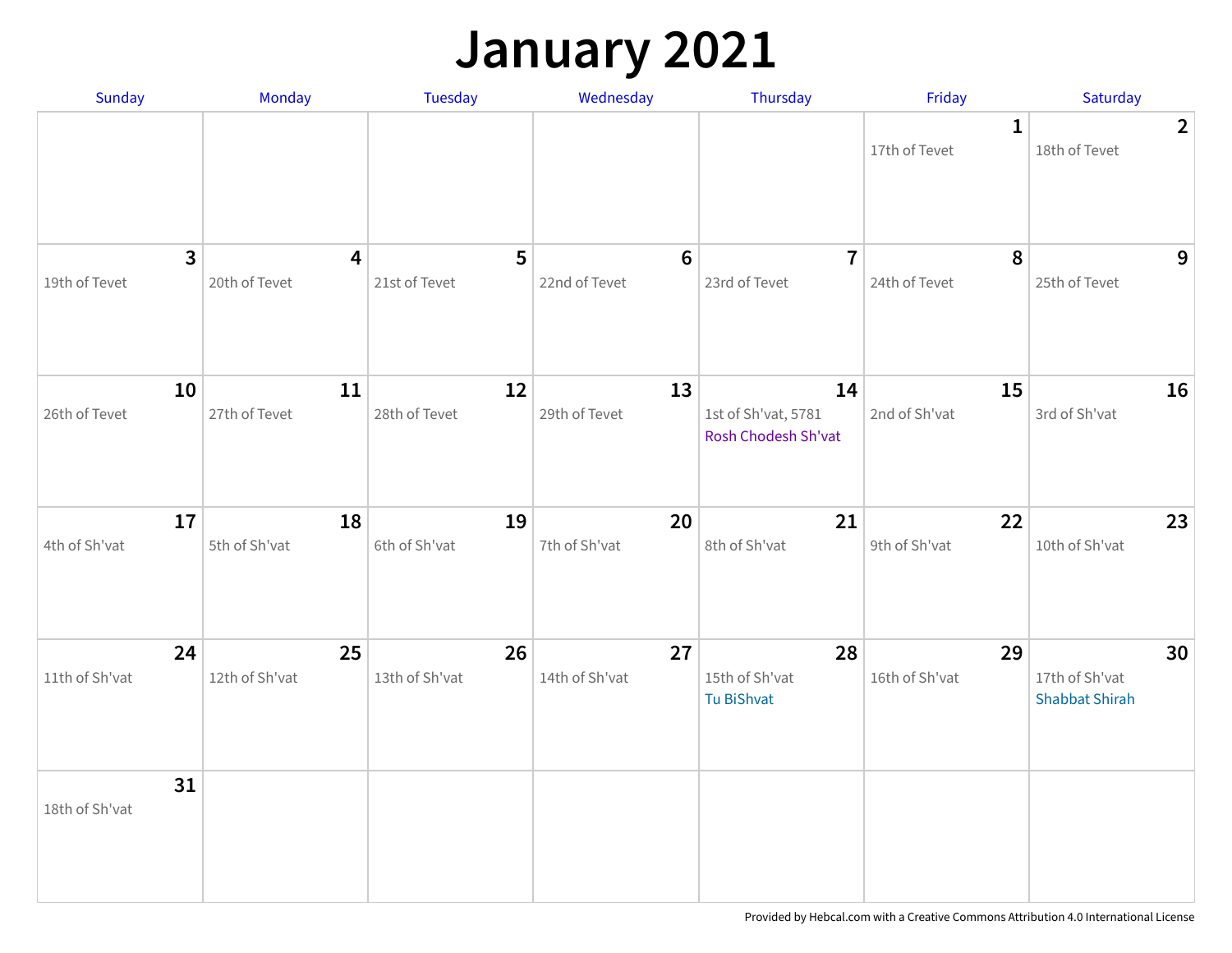# **February 2021**

| Sunday                                     | Monday                         | Tuesday                          | Wednesday                                 | Thursday                                                         | Friday                                    | Saturday                                                                |
|--------------------------------------------|--------------------------------|----------------------------------|-------------------------------------------|------------------------------------------------------------------|-------------------------------------------|-------------------------------------------------------------------------|
|                                            | $\mathbf{1}$<br>19th of Sh'vat | $\overline{2}$<br>20th of Sh'vat | $\overline{\mathbf{3}}$<br>21st of Sh'vat | 4<br>22nd of Sh'vat                                              | 5<br>23rd of Sh'vat                       | 6<br>24th of Sh'vat                                                     |
| $\overline{7}$<br>25th of Sh'vat           | 8<br>26th of Sh'vat            | $\mathbf{9}$<br>27th of Sh'vat   | 10<br>28th of Sh'vat                      | 11<br>29th of Sh'vat                                             | 12<br>30th of Sh'vat<br>Rosh Chodesh Adar | 13<br>1st of Adar, 5781<br><b>Shabbat Shekalim</b><br>Rosh Chodesh Adar |
| 14<br>2nd of Adar                          | 15<br>3rd of Adar              | 16<br>4th of Adar                | 17<br>5th of Adar                         | 18<br>6th of Adar                                                | 19<br>7th of Adar                         | 20<br>8th of Adar<br><b>Shabbat Zachor</b>                              |
| 21<br>9th of Adar                          | 22<br>10th of Adar             | 23<br>11th of Adar               | 24<br>12th of Adar                        | 25<br>13th of Adar<br><b>Ta'anit Esther</b><br><b>Erev Purim</b> | 26<br>14th of Adar<br>Purim               | 27<br>15th of Adar                                                      |
| 28<br>16th of Adar<br><b>Shushan Purim</b> |                                |                                  |                                           |                                                                  |                                           |                                                                         |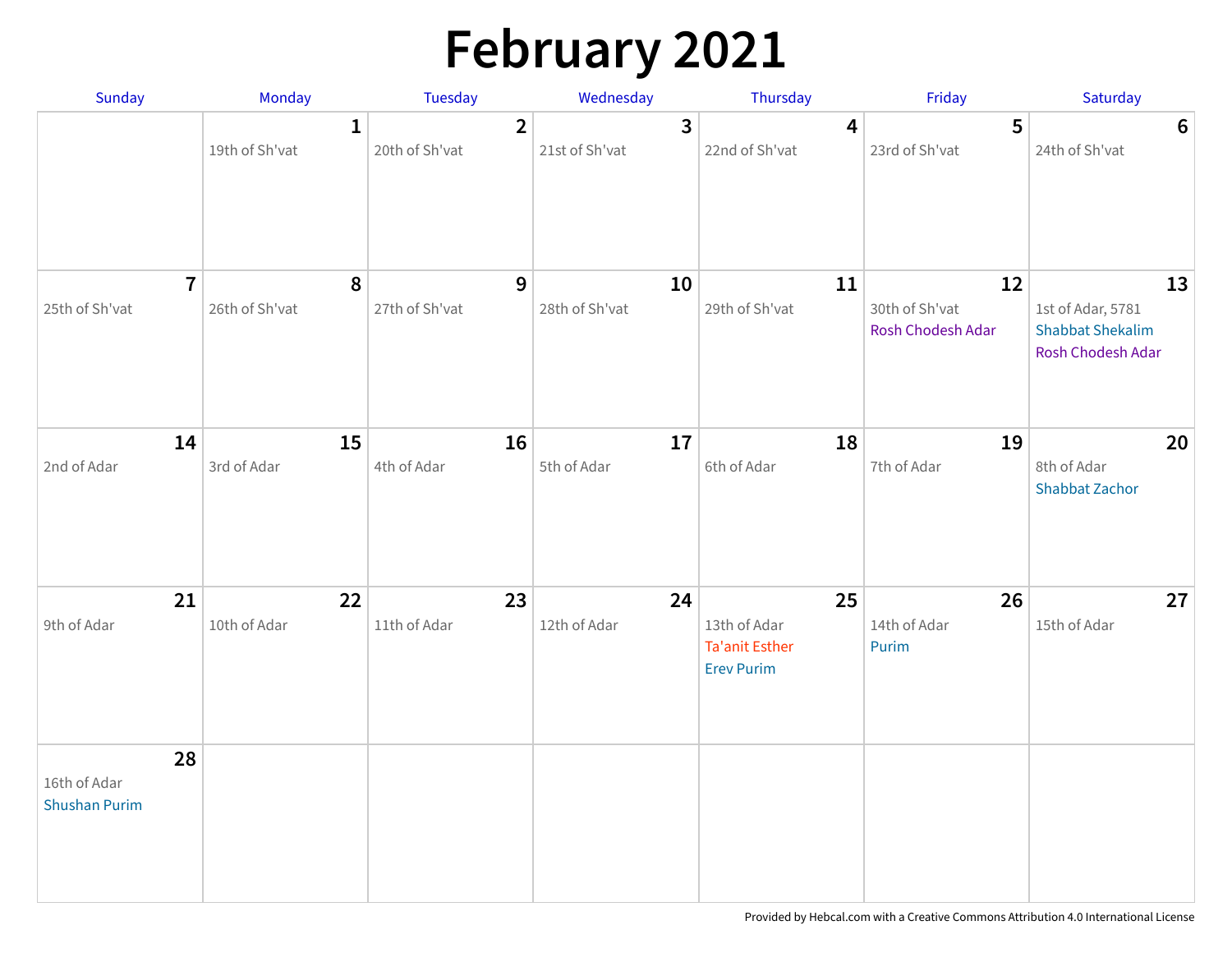### **March 2021**

| Sunday                                                | Monday                                  | <b>Tuesday</b>                           | Wednesday                               | Thursday                                       | Friday              | Saturday                                                            |
|-------------------------------------------------------|-----------------------------------------|------------------------------------------|-----------------------------------------|------------------------------------------------|---------------------|---------------------------------------------------------------------|
|                                                       | $\mathbf{1}$<br>17th of Adar            | $\overline{2}$<br>18th of Adar           | 3<br>19th of Adar                       | $\overline{4}$<br>20th of Adar                 | 5<br>21st of Adar   | 6<br>22nd of Adar<br><b>Shabbat Parah</b>                           |
| $\overline{1}$<br>23rd of Adar                        | 8<br>24th of Adar                       | 9<br>25th of Adar                        | 10<br>26th of Adar                      | 11<br>27th of Adar                             | 12<br>28th of Adar  | 13<br>29th of Adar<br><b>Shabbat HaChodesh</b>                      |
| 14<br>1st of Nisan, 5781<br><b>Rosh Chodesh Nisan</b> | 15<br>2nd of Nisan                      | 16<br>3rd of Nisan                       | 17<br>4th of Nisan                      | 18<br>5th of Nisan                             | 19<br>6th of Nisan  | 20<br>7th of Nisan                                                  |
| 21<br>8th of Nisan                                    | 22<br>9th of Nisan                      | 23<br>10th of Nisan<br>Yom HaAliyah      | 24<br>11th of Nisan                     | 25<br>12th of Nisan<br><b>Ta'anit Bechorot</b> | 26<br>13th of Nisan | 27<br>14th of Nisan<br><b>Shabbat HaGadol</b><br><b>Erev Pesach</b> |
| 28<br>15th of Nisan<br>Pesach I                       | 29<br>16th of Nisan<br><b>Pesach II</b> | 30<br>17th of Nisan<br>Pesach III (CH"M) | 31<br>18th of Nisan<br>Pesach IV (CH"M) |                                                |                     |                                                                     |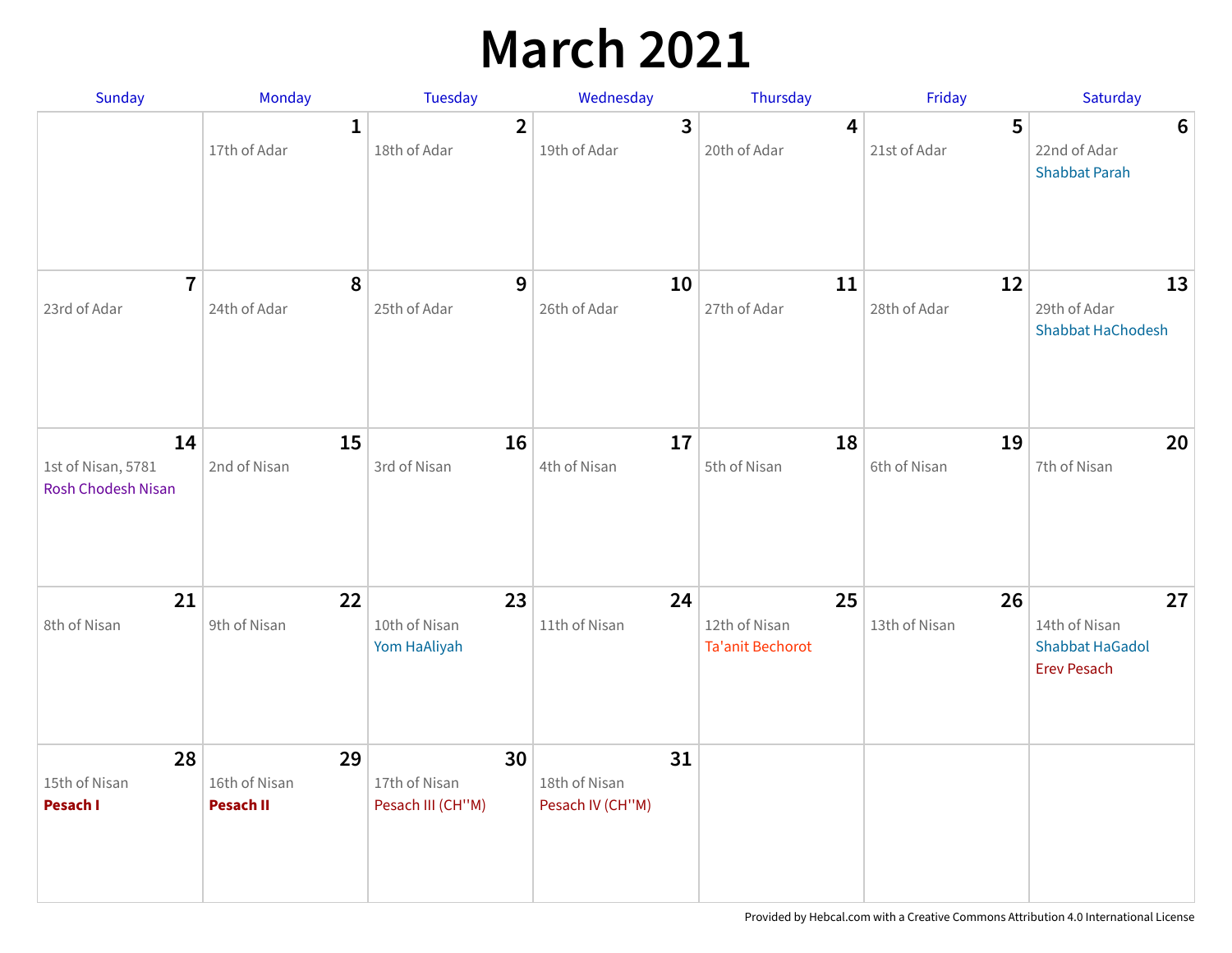# **April 2021**

| Sunday                                                         | <b>Monday</b>                              | <b>Tuesday</b>                                 | Wednesday                           | Thursday                                         | Friday                                              | Saturday                                           |
|----------------------------------------------------------------|--------------------------------------------|------------------------------------------------|-------------------------------------|--------------------------------------------------|-----------------------------------------------------|----------------------------------------------------|
|                                                                |                                            |                                                |                                     | $\mathbf{1}$<br>19th of Nisan<br>Pesach V (CH"M) | $\overline{2}$<br>20th of Nisan<br>Pesach VI (CH"M) | $\mathbf{3}$<br>21st of Nisan<br><b>Pesach VII</b> |
| $\overline{\mathbf{4}}$<br>22nd of Nisan<br><b>Pesach VIII</b> | 5<br>23rd of Nisan                         | $6\phantom{1}6$<br>24th of Nisan               | $\overline{7}$<br>25th of Nisan     | 8<br>26th of Nisan<br>Yom HaShoah                | 9<br>27th of Nisan                                  | 10<br>28th of Nisan                                |
| 11<br>29th of Nisan                                            | 12<br>30th of Nisan<br>Rosh Chodesh Iyyar  | 13<br>1st of Iyyar, 5781<br>Rosh Chodesh Iyyar | 14<br>2nd of lyyar<br>Yom HaZikaron | 15<br>3rd of Iyyar<br>Yom HaAtzma'ut             | 16<br>4th of Iyyar                                  | 17<br>5th of Iyyar                                 |
| 18<br>6th of Iyyar                                             | 19<br>7th of Iyyar                         | 20<br>8th of Iyyar                             | 21<br>9th of Iyyar                  | 22<br>10th of Iyyar                              | 23<br>11th of Iyyar                                 | 24<br>12th of Iyyar                                |
| 25<br>13th of Iyyar                                            | 26<br>14th of Iyyar<br><b>Pesach Sheni</b> | 27<br>15th of Iyyar                            | 28<br>16th of Iyyar                 | 29<br>17th of Iyyar                              | 30<br>18th of Iyyar<br>Lag BaOmer                   |                                                    |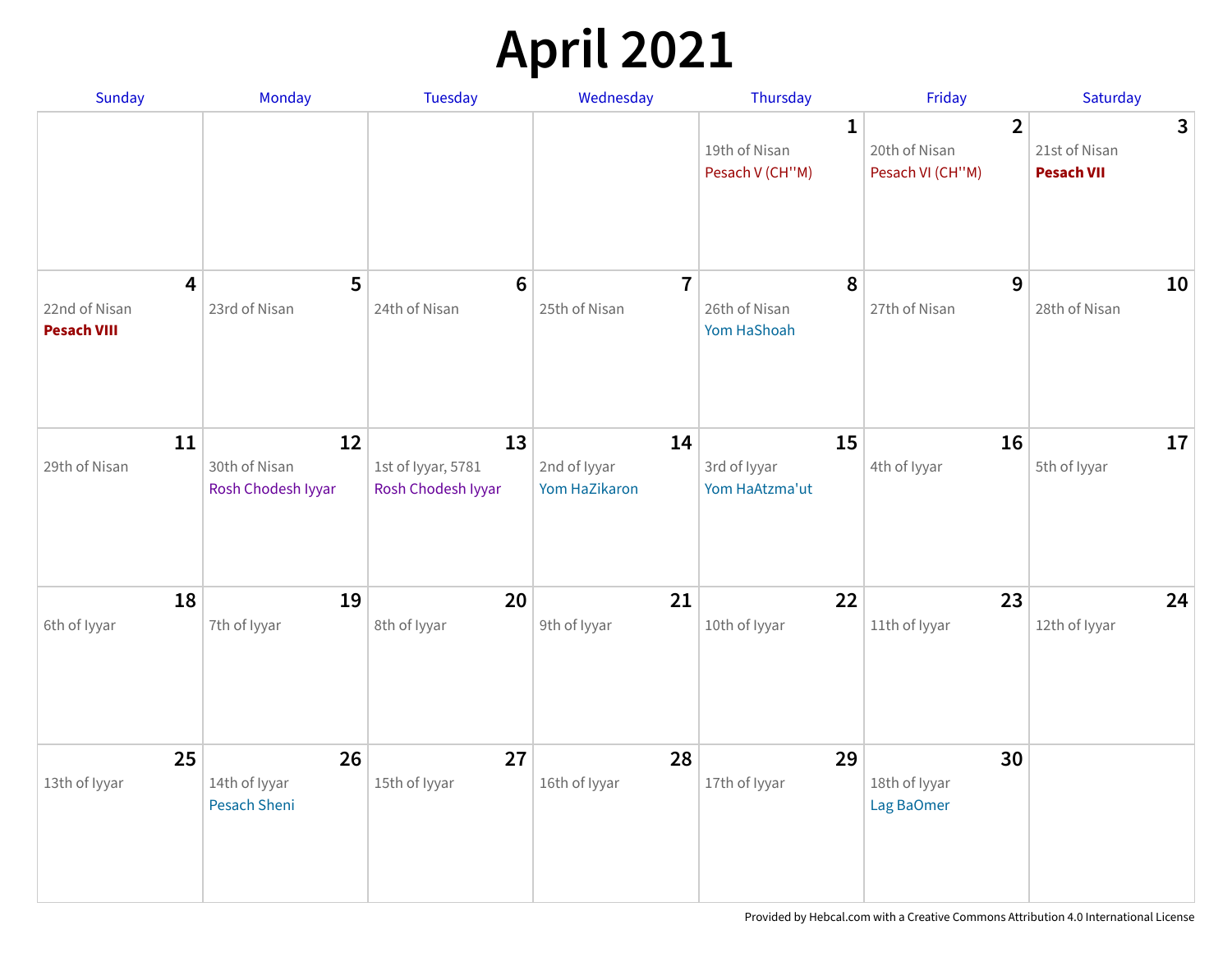### **May 2021**

| Sunday                                    | Monday                                  | Tuesday                                 | Wednesday                                             | Thursday                        | Friday                          | Saturday                      |
|-------------------------------------------|-----------------------------------------|-----------------------------------------|-------------------------------------------------------|---------------------------------|---------------------------------|-------------------------------|
|                                           |                                         |                                         |                                                       |                                 |                                 | $\mathbf{1}$<br>19th of Iyyar |
| $\overline{2}$<br>20th of Iyyar           | $\mathbf{3}$<br>21st of Iyyar           | 4<br>22nd of Iyyar                      | 5<br>23rd of Iyyar                                    | $6\phantom{1}$<br>24th of Iyyar | $\overline{7}$<br>25th of Iyyar | 8<br>26th of Iyyar            |
| 9<br>27th of Iyyar                        | 10<br>28th of Iyyar<br>Yom Yerushalayim | 11<br>29th of Iyyar                     | 12<br>1st of Sivan, 5781<br><b>Rosh Chodesh Sivan</b> | 13<br>2nd of Sivan              | 14<br>3rd of Sivan              | 15<br>4th of Sivan            |
| 16<br>5th of Sivan<br><b>Erev Shavuot</b> | 17<br>6th of Sivan<br><b>Shavuot I</b>  | 18<br>7th of Sivan<br><b>Shavuot II</b> | 19<br>8th of Sivan                                    | 20<br>9th of Sivan              | 21<br>10th of Sivan             | 22<br>11th of Sivan           |
| 23<br>12th of Sivan                       | 24<br>13th of Sivan                     | 25<br>14th of Sivan                     | 26<br>15th of Sivan                                   | 27<br>16th of Sivan             | 28<br>17th of Sivan             | 29<br>18th of Sivan           |
| 30<br>19th of Sivan                       | 31<br>20th of Sivan                     |                                         |                                                       |                                 |                                 |                               |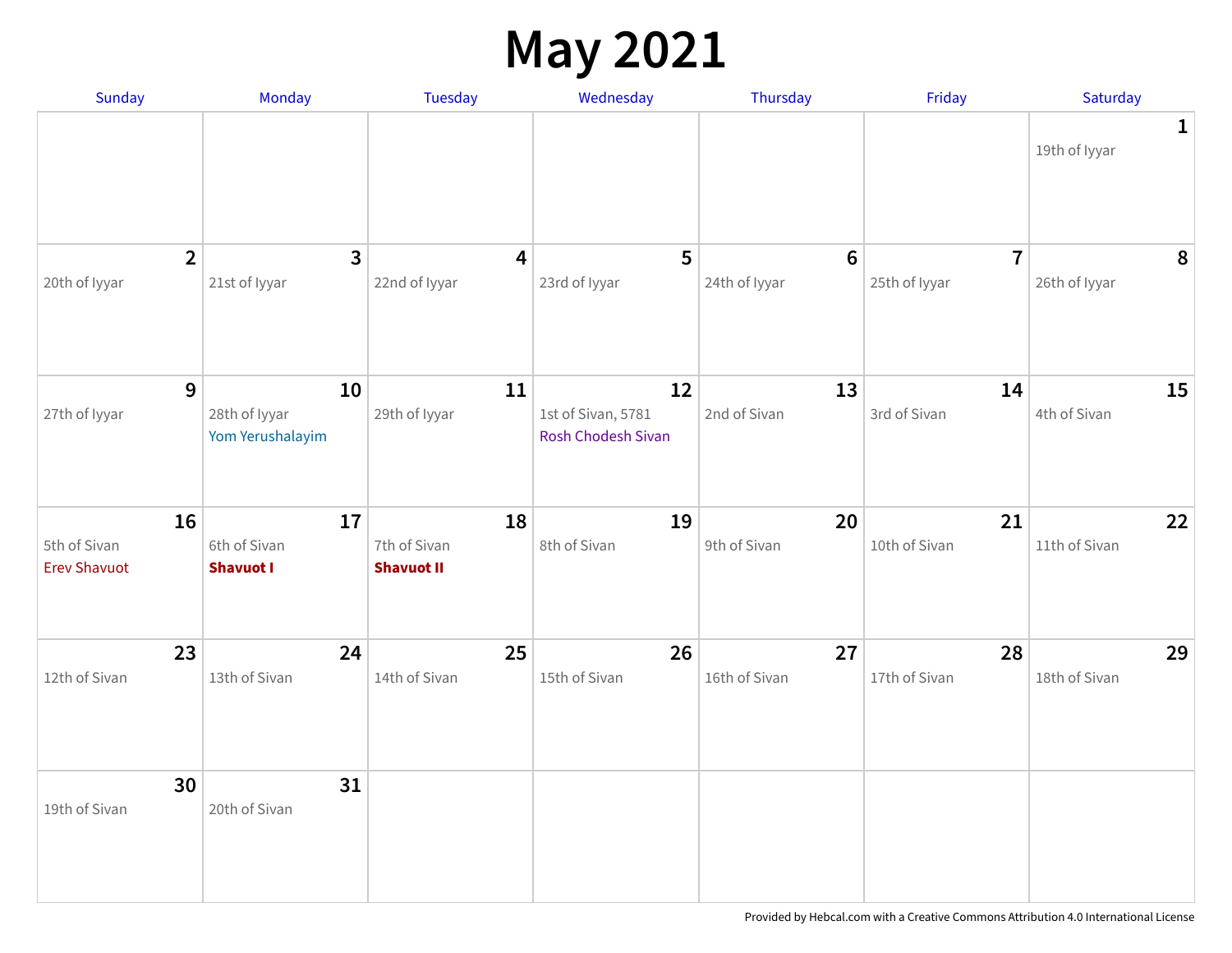#### **June 2021**

| Sunday                                    | Monday                          | Tuesday             | Wednesday                       | Thursday                                         | Friday                                                | Saturday                         |
|-------------------------------------------|---------------------------------|---------------------|---------------------------------|--------------------------------------------------|-------------------------------------------------------|----------------------------------|
|                                           |                                 | 1<br>21st of Sivan  | $\overline{2}$<br>22nd of Sivan | $\mathbf{3}$<br>23rd of Sivan                    | 4<br>24th of Sivan                                    | $5\phantom{.0}$<br>25th of Sivan |
| $6\phantom{1}$<br>26th of Sivan           | $\overline{7}$<br>27th of Sivan | 8<br>28th of Sivan  | 9<br>29th of Sivan              | 10<br>30th of Sivan<br><b>Rosh Chodesh Tamuz</b> | 11<br>1st of Tamuz, 5781<br><b>Rosh Chodesh Tamuz</b> | 12<br>2nd of Tamuz               |
| 13<br>3rd of Tamuz                        | 14<br>4th of Tamuz              | 15<br>5th of Tamuz  | 16<br>6th of Tamuz              | 17<br>7th of Tamuz                               | 18<br>8th of Tamuz                                    | 19<br>9th of Tamuz               |
| 20<br>10th of Tamuz                       | 21<br>11th of Tamuz             | 22<br>12th of Tamuz | 23<br>13th of Tamuz             | 24<br>14th of Tamuz                              | 25<br>15th of Tamuz                                   | 26<br>16th of Tamuz              |
| 27<br>17th of Tamuz<br><b>Tzom Tammuz</b> | 28<br>18th of Tamuz             | 29<br>19th of Tamuz | 30<br>20th of Tamuz             |                                                  |                                                       |                                  |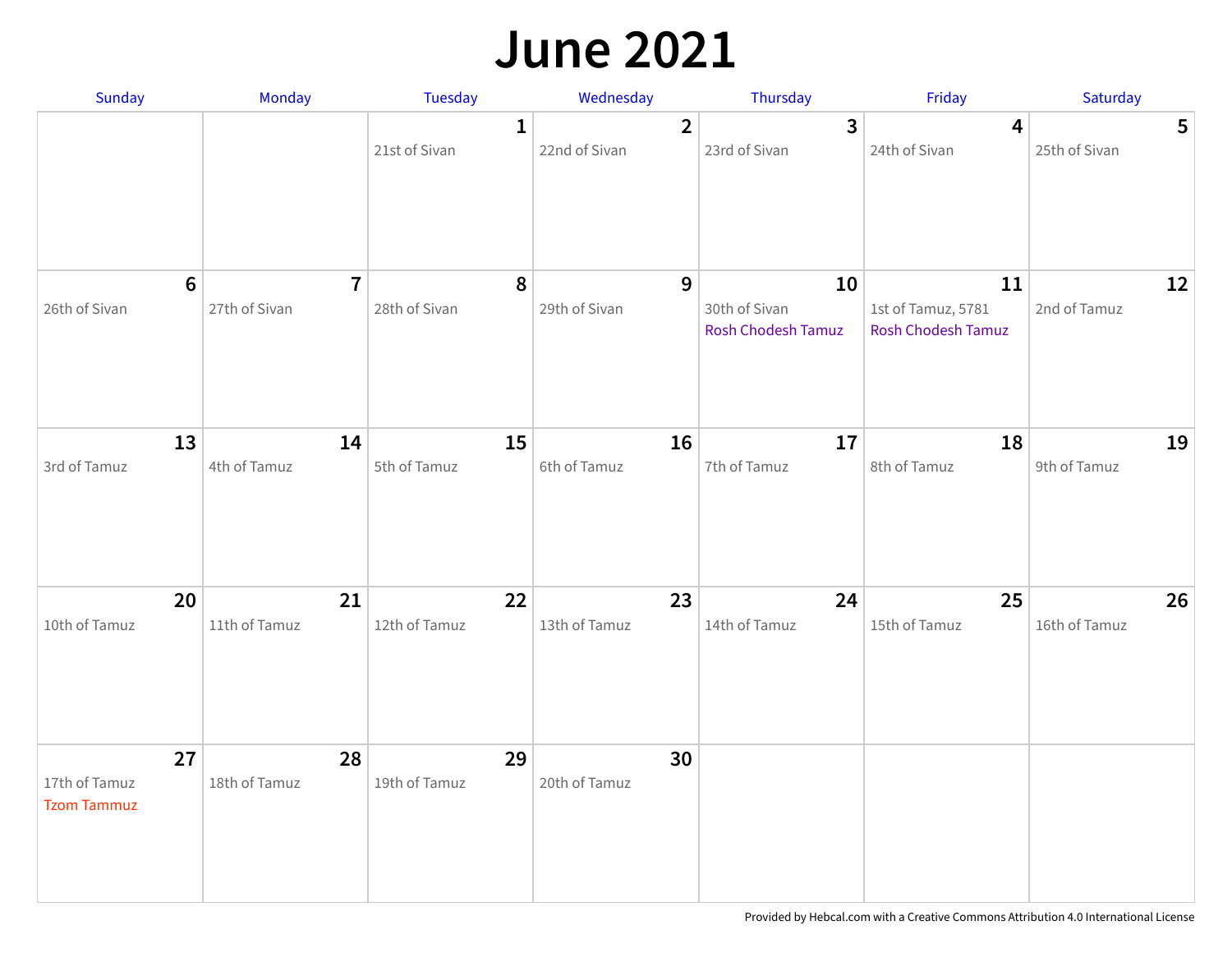## **July 2021**

| Sunday                                   | Monday             | Tuesday                           | Wednesday                       | Thursday                          | Friday                          | Saturday                                                     |
|------------------------------------------|--------------------|-----------------------------------|---------------------------------|-----------------------------------|---------------------------------|--------------------------------------------------------------|
|                                          |                    |                                   |                                 | 1<br>21st of Tamuz                | $\overline{2}$<br>22nd of Tamuz | $\mathbf{3}$<br>23rd of Tamuz                                |
| $\overline{\mathbf{4}}$<br>24th of Tamuz | 5<br>25th of Tamuz | $\boldsymbol{6}$<br>26th of Tamuz | $\overline{7}$<br>27th of Tamuz | $\boldsymbol{8}$<br>28th of Tamuz | $\mathbf{9}$<br>29th of Tamuz   | 10<br>1st of Av, 5781<br>Rosh Chodesh Av                     |
| 11<br>2nd of Av                          | 12<br>3rd of Av    | 13<br>4th of Av                   | 14<br>5th of Av                 | 15<br>6th of Av                   | 16<br>7th of Av                 | 17<br>8th of Av<br><b>Shabbat Chazon</b><br>Erev Tish'a B'Av |
| 18<br>9th of Av<br>Tish'a B'Av           | 19<br>10th of Av   | 20<br>11th of Av                  | 21<br>12th of Av                | 22<br>13th of Av                  | 23<br>14th of Av                | 24<br>15th of Av<br>Tu B'Av<br><b>Shabbat Nachamu</b>        |
| 25<br>16th of Av                         | 26<br>17th of Av   | 27<br>18th of Av                  | 28<br>19th of Av                | 29<br>20th of Av                  | 30<br>21st of Av                | 31<br>22nd of Av                                             |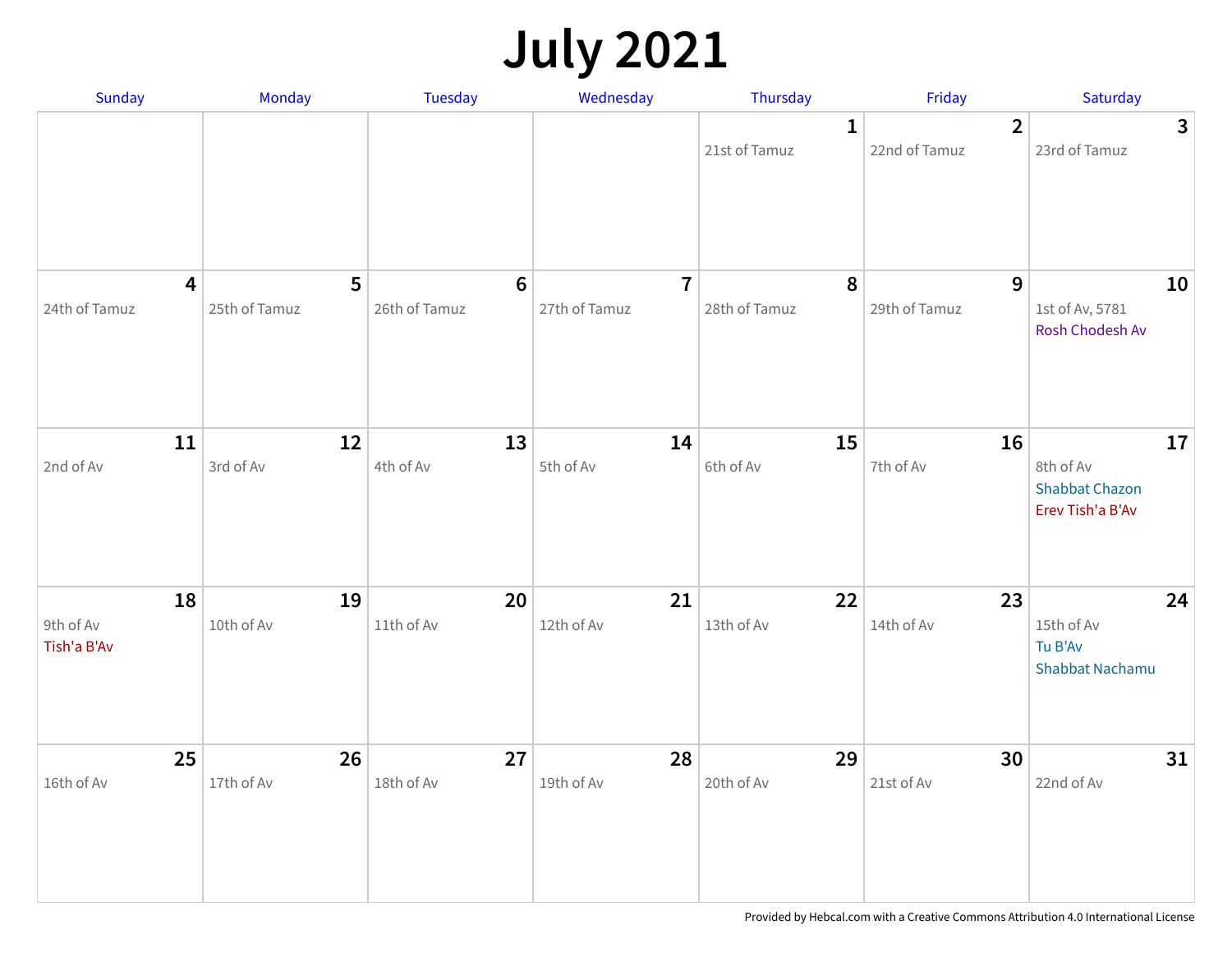# **August 2021**

| Sunday                                                     | <b>Monday</b>                                                                           | Tuesday                      | Wednesday          | Thursday           | Friday                       | Saturday                            |
|------------------------------------------------------------|-----------------------------------------------------------------------------------------|------------------------------|--------------------|--------------------|------------------------------|-------------------------------------|
| $\mathbf{1}$<br>23rd of Av                                 | $\overline{2}$<br>24th of Av                                                            | $\overline{3}$<br>25th of Av | 4<br>26th of Av    | 5<br>27th of Av    | $6\phantom{a}$<br>28th of Av | $\overline{7}$<br>29th of Av        |
| $\boldsymbol{8}$<br>30th of Av<br><b>Rosh Chodesh Elul</b> | $\mathbf{9}$<br>1st of Elul, 5781<br>Rosh Hashana LaBehemot<br><b>Rosh Chodesh Elul</b> | 10<br>2nd of Elul            | 11<br>3rd of Elul  | 12<br>4th of Elul  | 13<br>5th of Elul            | 14<br>6th of Elul                   |
| 15<br>7th of Elul                                          | 16<br>8th of Elul                                                                       | 17<br>9th of Elul            | 18<br>10th of Elul | 19<br>11th of Elul | 20<br>12th of Elul           | 21<br>13th of Elul                  |
| 22<br>14th of Elul                                         | 23<br>15th of Elul                                                                      | 24<br>16th of Elul           | 25<br>17th of Elul | 26<br>18th of Elul | 27<br>19th of Elul           | 28<br>20th of Elul<br>Leil Selichot |
| 29<br>21st of Elul                                         | 30<br>22nd of Elul                                                                      | 31<br>23rd of Elul           |                    |                    |                              |                                     |